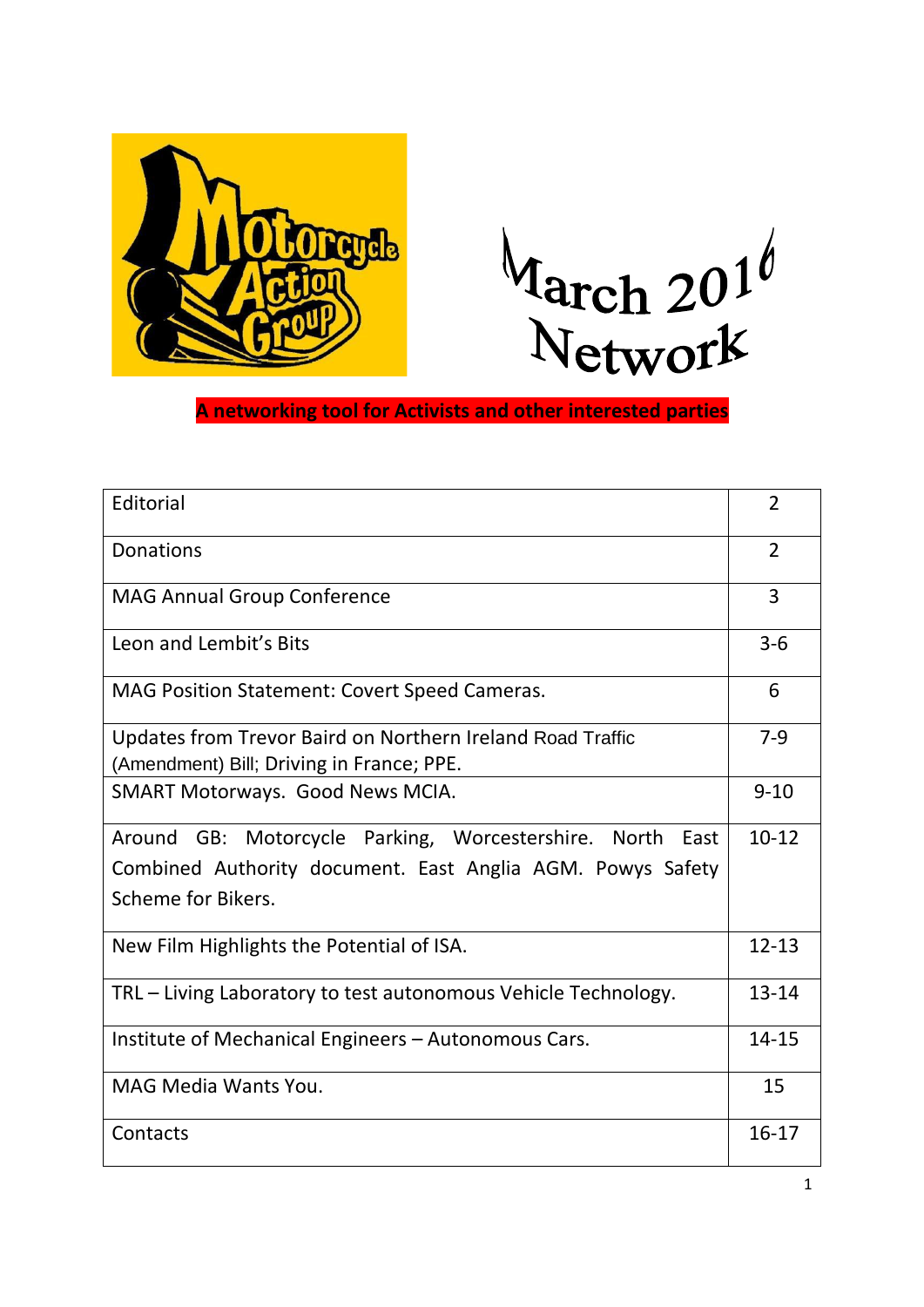### **Editorial.**

First up this month is the inclusion of all the information you need to know about attending Annual Group Conference. If you intend on attending can you please let Yorkshire know for catering purposes – they want to make sure there's enough food for everyone.

I've also included MAG's new Position Statement on Covert Speed Cameras.

Brilliant news from MCIA telling us new registrations for motorcycles up 17% and scooters up 16.5% compared to the same time last year. Motorcycling needs good news like that.

It was great to receive updates on various items featured in February's edition from our old mate, Trevor Baird. He may be soaking up the rays in his new home in Aquitaine (not that I'm envious, of course  $\circledcirc$ ) and, I'm sure getting better riding weather than us (ditto), but he's still keeping us up to date and letting me have any info that comes his way.

As you'll see further on, it appears so called 'smart' motorways might not be so 'smart' after all but are proving to be problematic according to the police. Only time will tell how the problems are solved.

Ride free, Aine.

Please send any copy for the next edition to:  $\frac{\text{a}}{\text{a}}$  mag-uk.org by the 25<sup>th</sup> of March. The April edition may be a little later than usual due to the fact that in Western Region we are hosting our first MAG Hatters Rally over Easter. Hope to see some of you there.

**Acknowledgments: Steve Wykes. Trevor Baird. George Legg. Leon & Lembit. Selina Lavendar. Dave Wigham. And anyone else I've forgotten.**

#### **Donations - Presentation cheques for AGC 2016 .**

If you would like a presentation cheque to handover at AGC contact the office [central-office@mag](mailto:central-office@mag-uk.org)[uk.org](mailto:central-office@mag-uk.org) or 01964 844 064. We will be happy to print it for you.

Should you have funds in your account and wish to transfer them electronically, then contact the office and we can give you the details of the MAG account. Do make sure you notify us of incoming funds so we can correctly record and acknowledge them.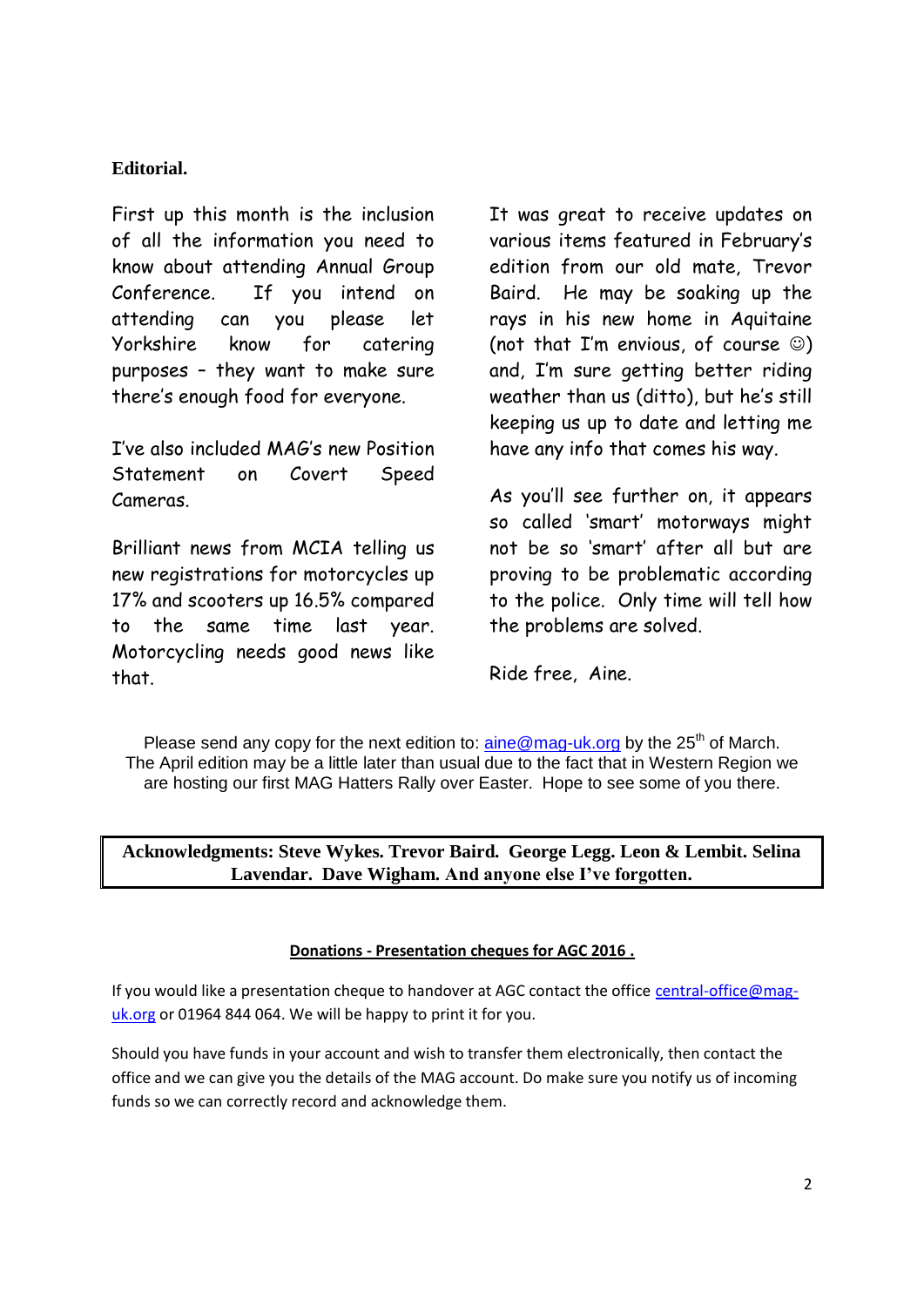### **AGC 2016** Saturday 9th of April

Hosted by Barnsley and Doncaster (BAD) MAG.

Venue: Shaw Lane Rugby Club, Barnsley, South Yorkshire S70 6HZ

"MAG"s Annual Group Conference is the ideal opportunity for members from all corners of the country to come together to discuss the Organisation"s successes, the way forward, and to vote on matters such as Motions (see March/April issue of The ROAD) that have been brought to the Conference, along with some of the posts that will be up for election. It is also an opportunity to acknowledge MAG groups and individuals for outstanding service. Although MAG is obliged, by law, to hold an annual conference and certain due processes must be observed, it is by no means a dry and dusty event; there is plenty of lively discussion and exchange of ideas and a chance, in the evening, for some downtime to catch up with friends old and new and to celebrate the country's leading riders' rights organisation."

### **Food at Annual Group Conference**

Can all members wishing to attend AGC give us notice so we can ensure everyone gets fed properly. This especially applies if you have any special dietary needs or allergies which need to be handled.

Event Notice and Updates:<https://www.facebook.com/events/574107736089218/>

Alternatively, send an e-mail (no membership numbers required) to [yorkshire-region-rep@mag-uk.org](mailto:yorkshire-region-rep@mag-uk.org)

### **Positions still open**

There are two TMAGL Director positions available due to resignations:

One term of 1 year (until AGC 2017) and one term of 2 years (until AGC 2018)

Interested parties can contact Central Office for more details or to register an interest.

# **LEON AND LEMBIT'S BITS**

1Since January 26th, Lembit has been recovering from his gigantic operation on is face, 'to make me look like George Clooney.' It failed - he still looks like Lembit, but with a straighter face. Though Lembit is now back at work, Leon has been holding the fort valiantly (despite falling ill himself). Lembit says 'a massive thanks for everyone's patience while I've been off. Leon's been a star and you've all been super-supportive, especially my Management. I hope I'm getting back to something like normal service.'

2 Leon's been very busy in the in the intervening time, especially with the policy work around the country. He's been developing the regional capacity to share MAG's position with local and regional authorities. A superb example of this is Dave Wigham and Doc Manning's letter to the Northern Combines Authority. Here's what he sent - which we reprint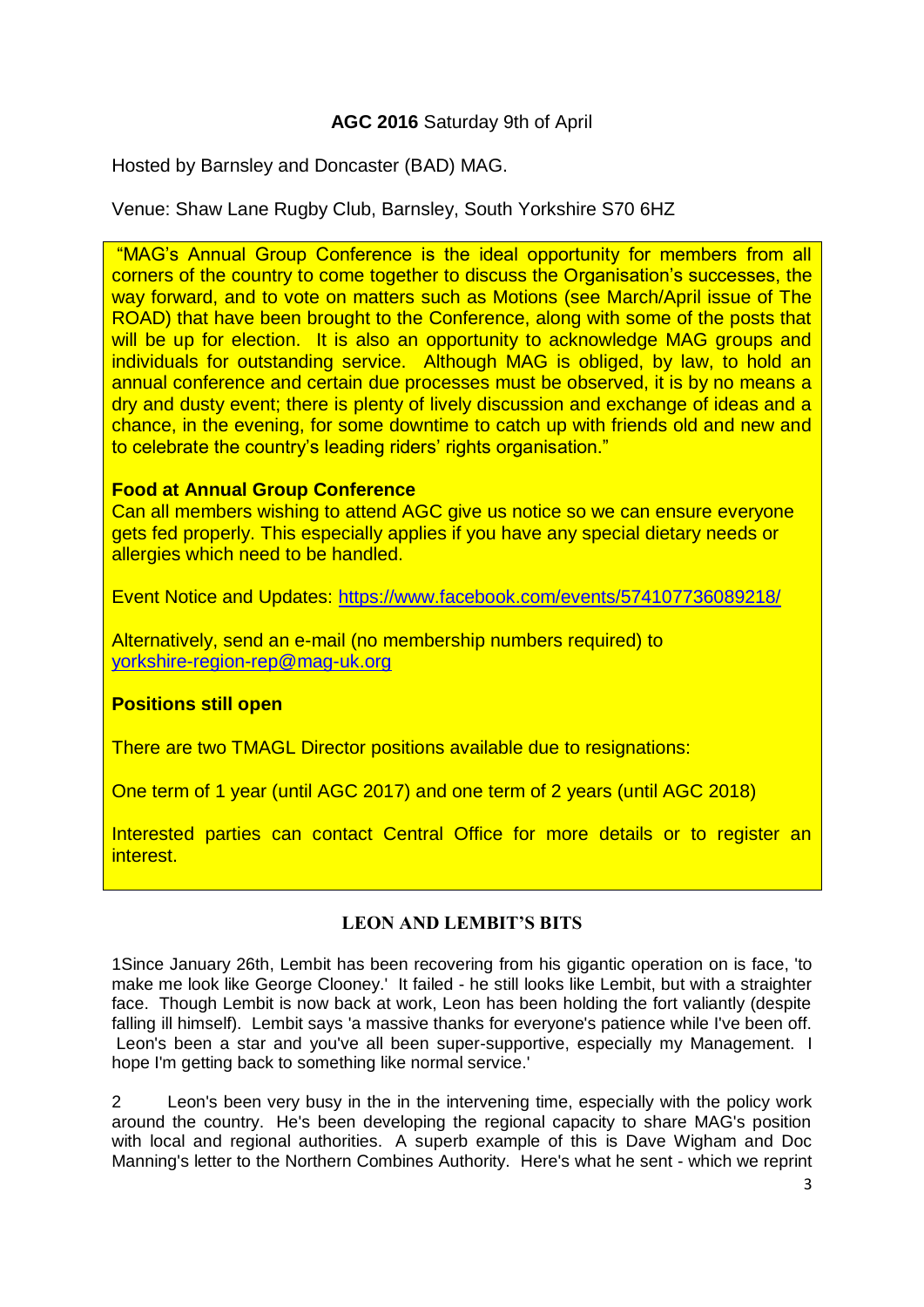in full because you can use this yourselves with minor modifications, should a similar issue arise in your area - and it will:-

#### *Dear \*\*\*\*\*\**

*I write on behalf of the Motorcycle Action Group (MAG) and to you as a member of the North East Combined Authority (NECA) and the Transport North East Committee (TNEC). As you will see, Peter Ollivere, Principle Spatial Policy Officer for Transport, has been copied in to this as he has already had some contact with us on the issue concerned.*

*The crux of the issue is this: The current draft of your 20 Year manifesto (20YM) has a significant amount to say about the positive role of walking and cycling and proposals to enhance the safety and interest of pedestrians and cyclists. However, it makes no mention of motorcyclists or the positive role of motorcycling or the interests and safety of Powered Two Wheeler (PTW) riders. This is unfortunate on two key levels.*

*First, motorcyclists account for one third of the most Vulnerable Roads Users (VRU's) in the region and nationally – with cyclists and pedestrians being the other two thirds. And although all three types of VRU facilitate a relatively small amount of transport, they account for a disproportionately high percentage of people who are Killed or Seriously Injured (KSI) on public roads at around 35% for pedestrians, 21% for PTW riders and around 20% for cyclists.*

*Secondly, PTW use has a positive role in tackling a wide range of urban and inter-urban transport problems generally – and especially when walking, cycling or public transport cannot meet legitimate demand for the movement of people and goods. PTWs have a vital role to play in reducing car dependency, congestion related problems and improving mobility to places of work and education.*

*To be clear, PTWs reduce real journey times. They cause less pollution. They ease congestion. They also reduce pressure on inner city parking places. They provide affordable transport for younger people such as students and those entering the world of work and on relatively low incomes and younger people living in more remote areas.*

*To be fair, the NECA draft Transport Strategy is not the first of such documents that MAG has seen emerging from major combined authorities in recent months.*

*The same was true of the West Yorkshire Combined Authority, the West Midlands Combined Authority - and Transport for Greater Manchester. However, and following productive dialogues with MAG, all three major UK Authorities have significantly improved the deliverability of improvements from their long term strategies by recognising the positive role of motorcycling and a broader approach to casualty reduction than one that excludes due consideration of this vital, and ever greener mode of transport.*

*Reviewing the various Local Transport Policies in the NECA region makes it clear that there is a great disparity in relation to PTWs. Durham and Newcastle are enlightened enough to have lifted bans of PTWs in bus lanes – as have an ever rising number of UK conurbations. But other Authorities merely mention PTWs as a component of casualty statistics.*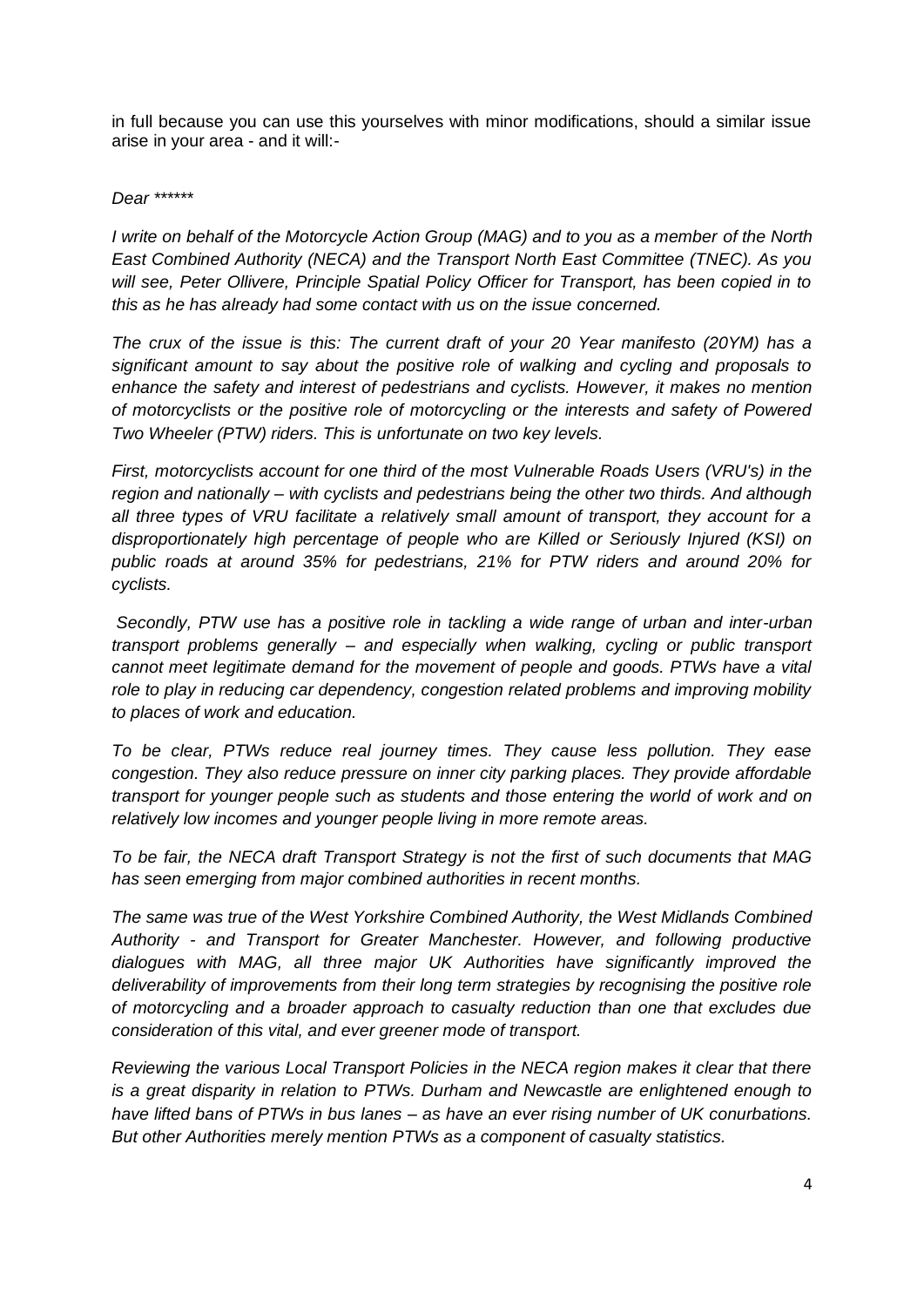*Up until recently in many parts of the UK, transport policy makers have ignored the positive role of motorcycling and the interests of riders of this type of two wheeler. This is especially true in some key areas of roads policy shaping, such as Traffic Calming Schemes, Secure Parking Provision and the like. Recent trends in schemes may help some minority groups*  who have had more powerful lobbyists (pedestrians and cyclists in particular) who have a *rising number of schemes tailored to their specific needs, but many are have adverse impacts on the safety and efficiency of road use by others such as PTW riders.*

*However, our primary aim is not to highlight problems with the strategy as it currently stands. Our overarching aim and objective is to help you create a better balanced approach and optimise your delivery of casualty reduction for all three vulnerable road user groups - and the efficiency of the road networks...*

*We would appreciate a prompt reply to this offer by MAG to help you refine the strategy for our region.*

We would also ask to be formally included in any future consultations around the *development of the 20YM in order that you may take due account of our views, opinions and concerns.*

*We welcome any and all opportunities to become involved in a meaningful and productive dialogue that helps reduce congestion and PTW casualties and that then goes on to become a vision for the future transport considerations that optimises the prospects of progress and is equitable for all.*

*I look forward to your reply.*

3 It seems that the Northern Ireland Assembly has finally passed into law the mandatory wearing of helmets on quad bikes. This was the result of no organised response by users or quad bikes or any organisation representing them to put the case against compulsion. By contrast, a time of writing, the threat to trike riders of similar legislation appears to be at bay. Lembit has tried to contact the authorities there a number of time to check, but they've gone quiet, which he takes as a good sign. If the situation remains so till May 2016, it is unlikely to return in the near future. If this remains the situation, it is entirely thanks to MAG activists' spirited intervention during the consultation period.

4 Lembit and Leon are going to meet the Conservative Party London Assembly Member in Mid March to promote MAG's agenda for riders in advance elf the London Assembly. They've already spoken to Labour and this leaves the Lib Dems and the Greens to meet. Lembit has spoken briefly with the Lib Dems but it will all be done more formally incoming weeks. feel free to write to you local politicians and ask them their views remembering they need your votes in May.

5 Plans are in hand for election debates, with Steve Wykes aiming for 12th March in Scotland and a Thursday or Friday being arranged in Cardiff by Ian Williamson. Lembit is working closely to help ensure these events are a success.

6 MAG is finding the best way to contact the mayoral candidates in London, to make sure they have to respond to MAG's questions about motorcycle policy. If you get the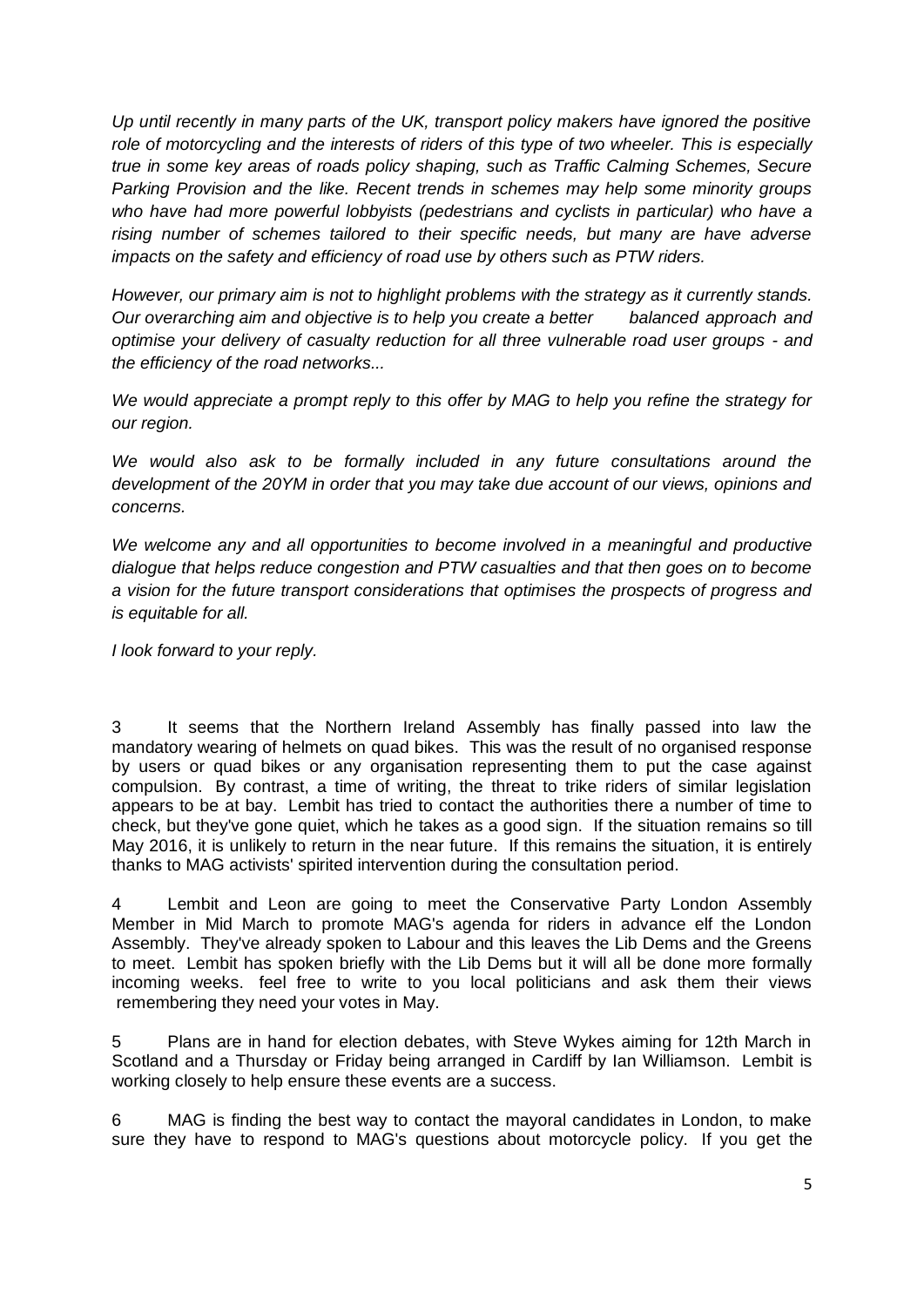chance to got to a debate, be sure to ask about their views on powered two wheelers - and that goes for any such events anywhere in the country in any election.

7 Leon met with representative of the Motorcycle Industry for a full and frank exchange. 'We know where we stand and I'm hoping we can work together on common issues. MAG has strengthened its voice, and we can conduct a respectful relationship with manufacturers on areas of common interest. Part of that includes contacting politicians.'

8 Lembit and Leon are working with the Chair to establish the views of the IN and OUT EU referendum campaigns on biking. We'll share our findings impartially - and in their own words - in the next edition of The Road.

#### 9 If you need anything at all, L&L are just a phone call or email away.

### **MAG POSITION STATEMENT**

### **Covert Speed Cameras.**

MAG recognises that as part of an overall Road Safety strategy for improving safety, Speed Cameras may be beneficial in areas where numerous collisions related to excessive speed are recorded. To that end MAG broadly agrees with the guidance contained in DfT circular 01/2007<sup>1</sup>. While MAG recognises that the guidance is not binding and does not preclude Police discretion to conduct covert enforcement operations, MAG cautions against the adoption of widespread covert enforcement and believes that any such operations must be confined solely to the Police in exceptional circumstances.

The fundamental objective underlying the National Safety Camera Programme was to reduce speeding, collisions and casualties at locations where excessive speed represents a road safety problem, and to achieve this result through camera locations being publicised, signed and visible to road users. Transfer of the responsibilities of camera operations to Local "Safety" Camera Partnerships was not intended to change that rationale. As part of the National Safety Camera Programme, signing, visibility and conspicuity rules were mandatory for cost management and to help highlight to motorists where and why enforcement was being undertaken.

Covert camera enforcement risks bringing camera enforcement into disrepute, confirming the widely held view amongst a significant proportion of motorists that Speed Cameras are principally a means of revenue generation and losing the educational value of highlighting accident black spots to motorists.

<sup>1</sup> DfT circular 01/2007 Use of Speed and Redlight Cameras for Traffic Enforcement: Guidance on Deployment, Visibility and Signing.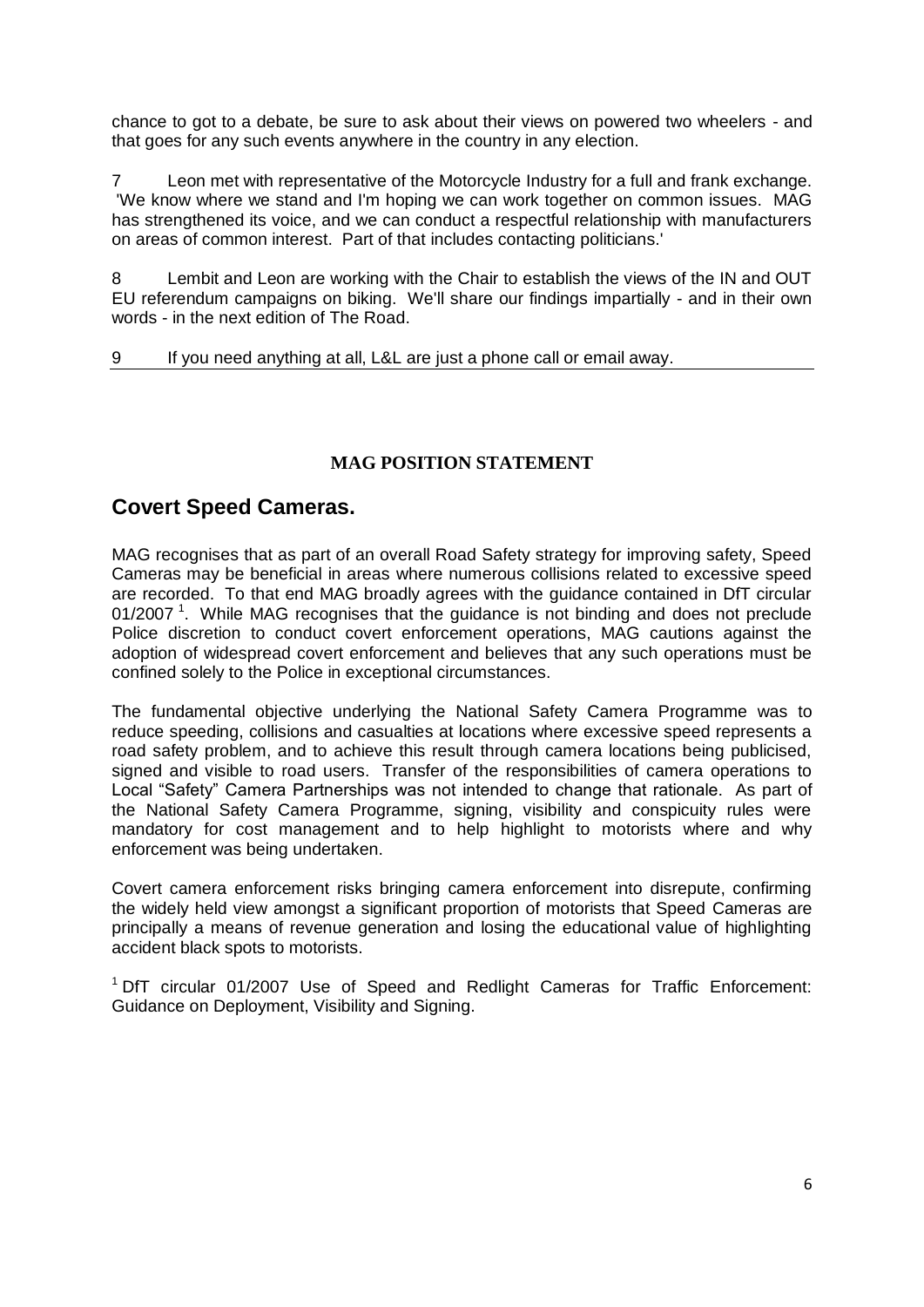*Remember - in last month's edition I published information on: The Northern Ireland Road Traffic (Amendment) Bill; Driving in France & PPE? Here's some of the latest information courtesy of our friend Trevor Baird – now living in France but still got his fingers in the necessary pies. Thanks Trev.:-*

# **Northern Ireland Road Traffic (Amendment) Bill.**

The report seems to have missed that Quad Bike Riders will have to wear a motorcycle helmet on public roads.

During the bill there was a consultation looking at the possibility of making helmets mandatory for trike riders/passengers, which as reported in Network, MAG responded to.

With no mention of this in the bill I checked with my still active contacts.

I was told that there was no inclusion in the bill regarding the mandatory wearing of helmet's on trikes. The responses to last years consultation are still being considered, if the decision is to proceed with making this a legal requirement the NI Government department responsible will have to go through their own processes of engage with the Minister and relevant NI Assembly committee - DOE - Department Of the Environment - with separate legislative change required.

In other words the possibility of introducing the mandatory helmet wearing for trike users is still there!

Links can be found on my Facebook page <https://www.facebook.com/t.hbaird/posts/10154475277364128>

# **Driving France**

The piece on Driving France refers to requiring a fluorescent hi viz vest or jacket while riding in France.

"The new  $\epsilon$ 11 fine applies if you get spot checked by police and you don"t have one with you, though the fine is  $\epsilon$ 135 if you are caught not wearing it at the roadside (or on the hard shoulder) in the event of an emergency due to an accident, flat tyre or breakdown. (pillion passengers need to have one as well)."

Checking with information supplied by the local FFMC – A pillion rider/passenger (two or three wheeled vehicle or a quadricycle without body work) is not required to have a high visibility vest certified with CE mark on it available (on them or stored on the vehicle) in the case of an emergency at the side of the road.

Also the fines are - Failure to comply with this obligation is punishable by a fine of up to  $\epsilon$  38 for non-possession and up to 750  $\epsilon$  if not wearing the vest as the result of an emergency stop.

The information for this is linked at

[https://translate.google.fr/translate?hl=fr&sl=fr&tl=en&u=http%3A%2F%2Fwww.interieur.g](https://translate.google.fr/translate?hl=fr&sl=fr&tl=en&u=http%3A%2F%2Fwww.interieur.gouv.fr%2FA-votre-service%2FMes-demarches%2FTransports%2FInfractions-aux-regles-de-securite-routiere%2FRegles-generales-de-securite-routiere%2FEquipements-a-bord-d-un-vehicule-gilet-de-securite-ethylotest-casque%23sp-chapitre-gilet-de-haute-visibilite) [ouv.fr%2FA-votre-service%2FMes-demarches%2FTransports%2FInfractions-aux-regles-de-](https://translate.google.fr/translate?hl=fr&sl=fr&tl=en&u=http%3A%2F%2Fwww.interieur.gouv.fr%2FA-votre-service%2FMes-demarches%2FTransports%2FInfractions-aux-regles-de-securite-routiere%2FRegles-generales-de-securite-routiere%2FEquipements-a-bord-d-un-vehicule-gilet-de-securite-ethylotest-casque%23sp-chapitre-gilet-de-haute-visibilite)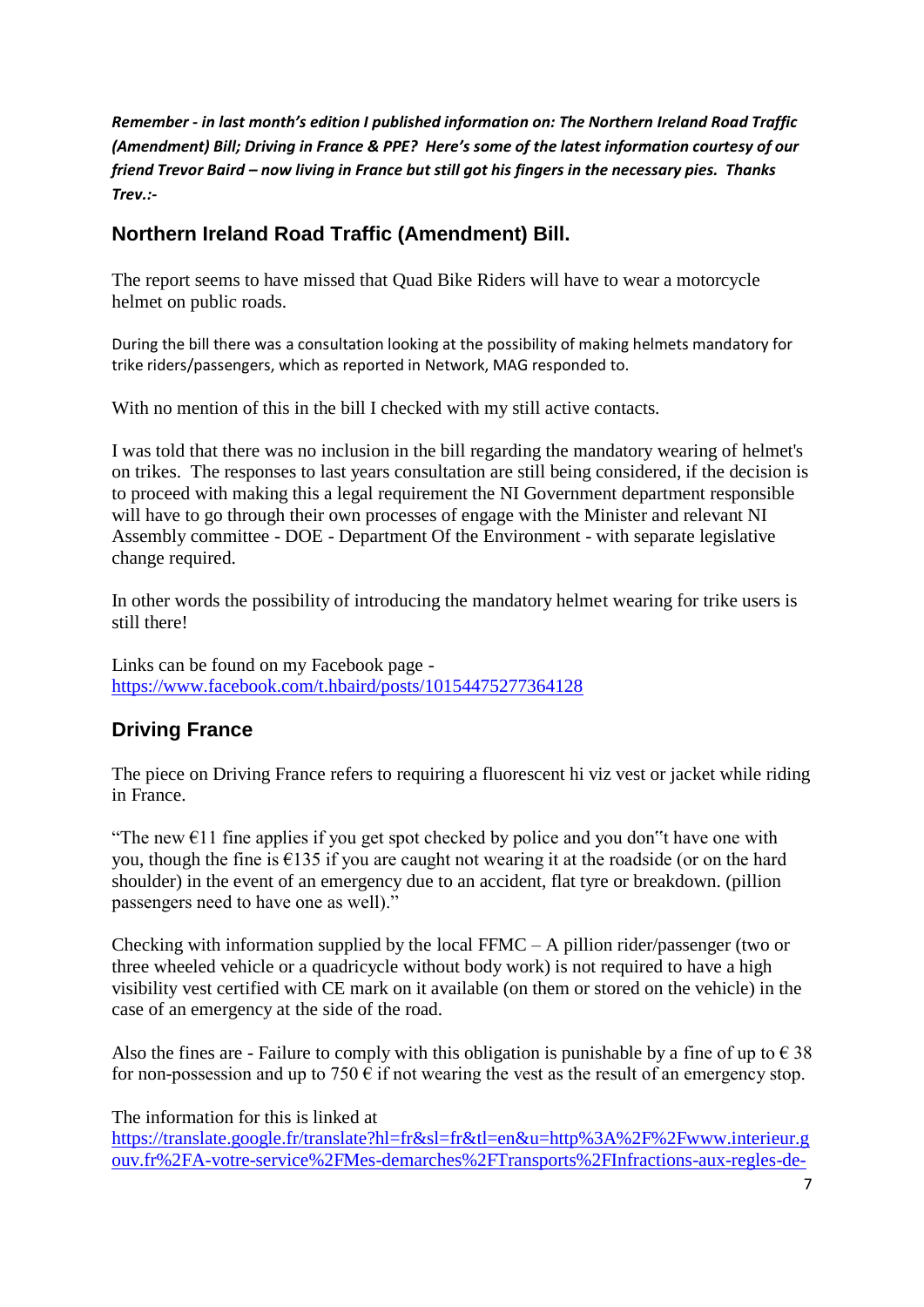securite-routiere%2FRegles-generales-de-securite-routiere%2FEquipements-a-bord-d-unvehicule-gilet-de-securite-ethylotest-casque%23sp-chapitre-gilet-de-haute-visibilite

"Also the new rules state that wearing gloves for motorcyclists will be a mandatory requirement,....." this is a little unclear, as this requirement is in proposals or rather an announcement from - Interdepartmental Committee road safety (IRB) that this will be a mandatory requirement at some stage. Also the new rules state that wearing gloves for motorcyclists will be a mandatory requirement, though I would guess that most serious riders would be wearing gloves these days without it being compulsory. Again text on this is on my Facebook page - <https://www.facebook.com/t.hbaird/posts/10154480143194128>

# **PPE**

Finally for a debate on CEN – PPE Clothing see the FEMA Facebook page [https://www.facebook.com/193674387342050/photos/a.276183109091177.64898.193674387](https://www.facebook.com/193674387342050/photos/a.276183109091177.64898.193674387342050/1033486036694210/?type=3)  $342050/1033486036694210$ /?type= $3$  – scroll through some of the nonsense to this from a Paul Varnsverry, seen as the foremost expert on PPE:

For the benefit of anyone who might not see my response to a particular exchange in this thread, I would like to point out that European Standards for motorcyclists' protective clothing and equipment have existed since 1997:

EN 1621-1:1997 (revised 2012) - limb impact protectors EN 1621-2:2002 (revised 2014) - back protectors EN 1621-4:2013 - airbags EN 13594:2002 (revised 2015) - gloves EN 13595 Parts 1 - 4:2002 - clothing EN 13634:2002 (revised 2010) - footwear

These were prepared to assist manufacturers to comply with the original PPE Directive and will continue their function under the new PPE Regulation.

Under the original Directive, it was left to manufacturers to decide whether or not to categorise their products as PPE. Riders could elect to buy CE marked protective clothing, tested and certified to the standard, or not, as they wished. What riders benefitted from was a means of distinguishing between competing products in the marketplace: "Conformite Europeen" or "Caveat Emptor".

Under the new Regulation, motorcycle clothing manufacturers no longer have that choice! It appears that, in future, to be called "motorcyclists' clothing", products will have to be tested and certified to the relevant standard. I will leave it to readers to form their own views on how this might change their position as consumers.

As long as manufacturers do not attempt to tamper or interfere with the stringency of those standards, riders will be able to buy tested and certified clothing with confidence. Work on the revision to the clothing standards is under way, but initial comparisons suggest a reduction in test stringency, in the headline abrasion test, of between 40% and 70%."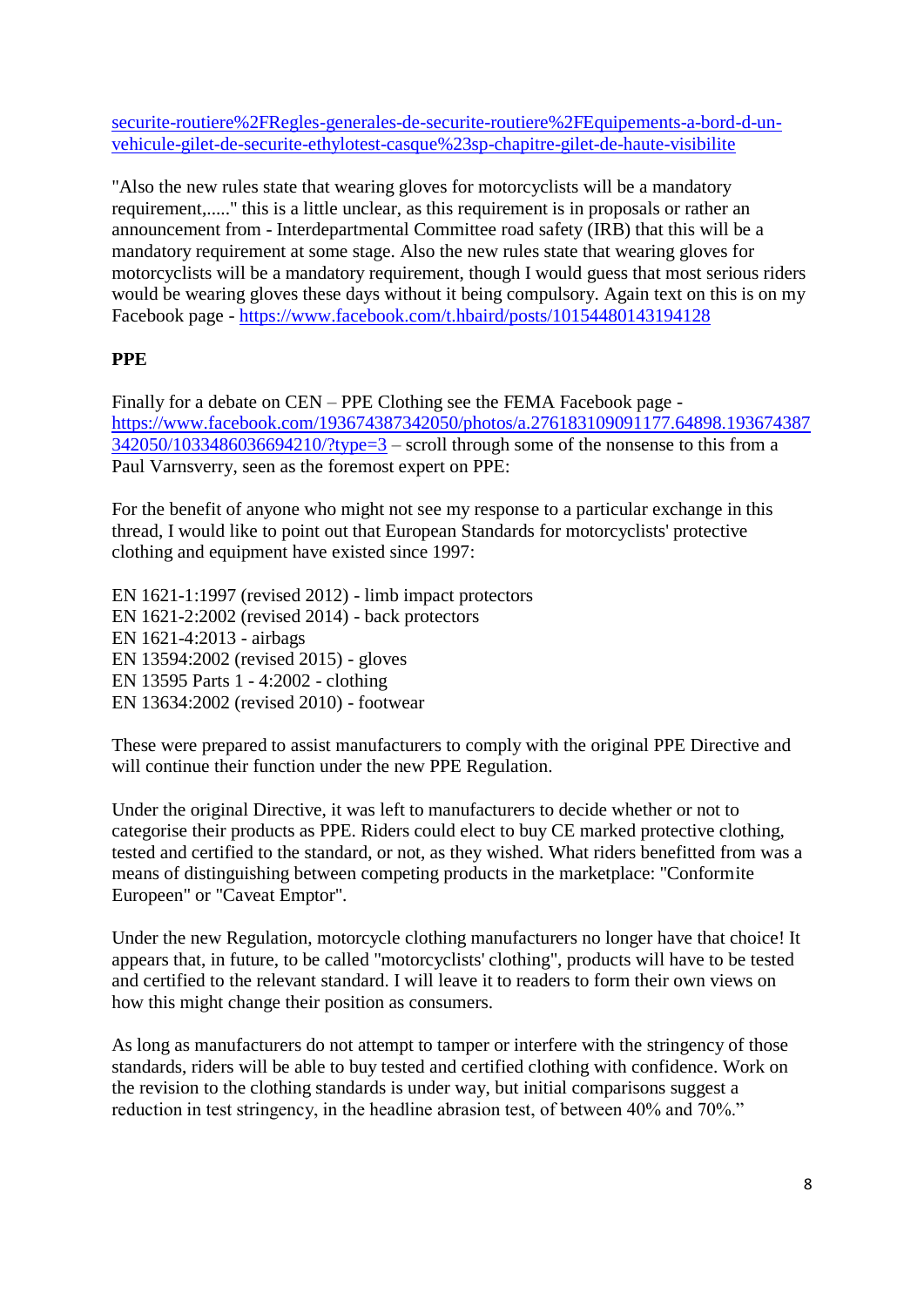Or even look at the debate on Survival Skills <https://www.facebook.com/SurvivalSkills/posts/1123564564342795> there is some other rational debate going on out there, especially as regards PPE.

# **Smart motorways 'causing serious problems'**

Senior traffic police officers are saying that smart motorways are "causing serious problems for road users', according to a RAC news report.

Formerly known as managed motorways, smart motorways use a range of technology to vary speed limits in response to driving conditions. They are divided into three different types: controlled motorway, all-lane running and hard shoulder running.

The RAC article says police officers are warning that "all-lane running" stops emergency services from getting to the site of an accident and prevents police from pulling over drivers. It also suggests that HGV drivers from overseas, unaware of the changes, have ended up taking their breaks in the lay-bys installed for motorists to use in an emergency.

The Metropolitan Police is quoted as saying the decision to drop the hard shoulder has resulted in 'significant risks' for motorists.

The findings appear to contradict evaluation published recently by Highways England, which concluded that smart motorways are having "no adverse effect on safety".

Just last month Highways England published two interim reports evaluating the all-lane running sections on the M25, J5 to 6 and J23 to 27, which also showed that average journey times had reduced in both directions.

Highways England says that smart motorways are "central to the modernisation of England"s motorways" and have been designed to reduce congestion, improve journey time reliability and lead to shorter journey times, while at the same time maintaining safety.

In December 2015, the Transport Committee launched an inquiry into the impact of all-lane running to inform how future policy should evolve.

- See more at: [http://www.rac.co.uk/advice/motoring-news/smart-motorways-posing](http://www.rac.co.uk/advice/motoring-news/smart-motorways-posing-significant-risks)[significant-risks](http://www.rac.co.uk/advice/motoring-news/smart-motorways-posing-significant-risks)

-:<http://www.roadsafetygb.org.uk/news/4862.html>

-: [http://assets.highways.gov.uk/specialist-information/knowledge-compendium/2014-](http://assets.highways.gov.uk/specialist-information/knowledge-compendium/2014-2015/M25+J5-7+SM+ALR+Monitoring+12+Month+Evaluation+Report_v2.0_Final.pdf) [2015/M25+J5-7+SM+ALR+Monitoring+12+Month+Evaluation+Report\\_v2.0\\_Final.pdf](http://assets.highways.gov.uk/specialist-information/knowledge-compendium/2014-2015/M25+J5-7+SM+ALR+Monitoring+12+Month+Evaluation+Report_v2.0_Final.pdf)

-: [http://assets.highways.gov.uk/specialist-information/knowledge-compendium/2014-](http://assets.highways.gov.uk/specialist-information/knowledge-compendium/2014-2015/M25+J23-27+SM+ALR+Monitoring+12+Month+Evaluation+Report_v2.0_Final.pdf) [2015/M25+J23-27+SM+ALR+Monitoring+12+Month+Evaluation+Report\\_v2.0\\_Final.pdf](http://assets.highways.gov.uk/specialist-information/knowledge-compendium/2014-2015/M25+J23-27+SM+ALR+Monitoring+12+Month+Evaluation+Report_v2.0_Final.pdf) -:<http://www.roadsafetygb.org.uk/news/4740.html>

# **From Stevie Muir of MCIA – good<news:->**

2016 has got off to a flying start, with new registrations for motorcycles up 17% and scooters up 16.5% compared to the same time last year.

Mopeds are down compared to January 2015, but the overall total is 14.2% above 2015 sales, which in turn were 11.3% up on 2014.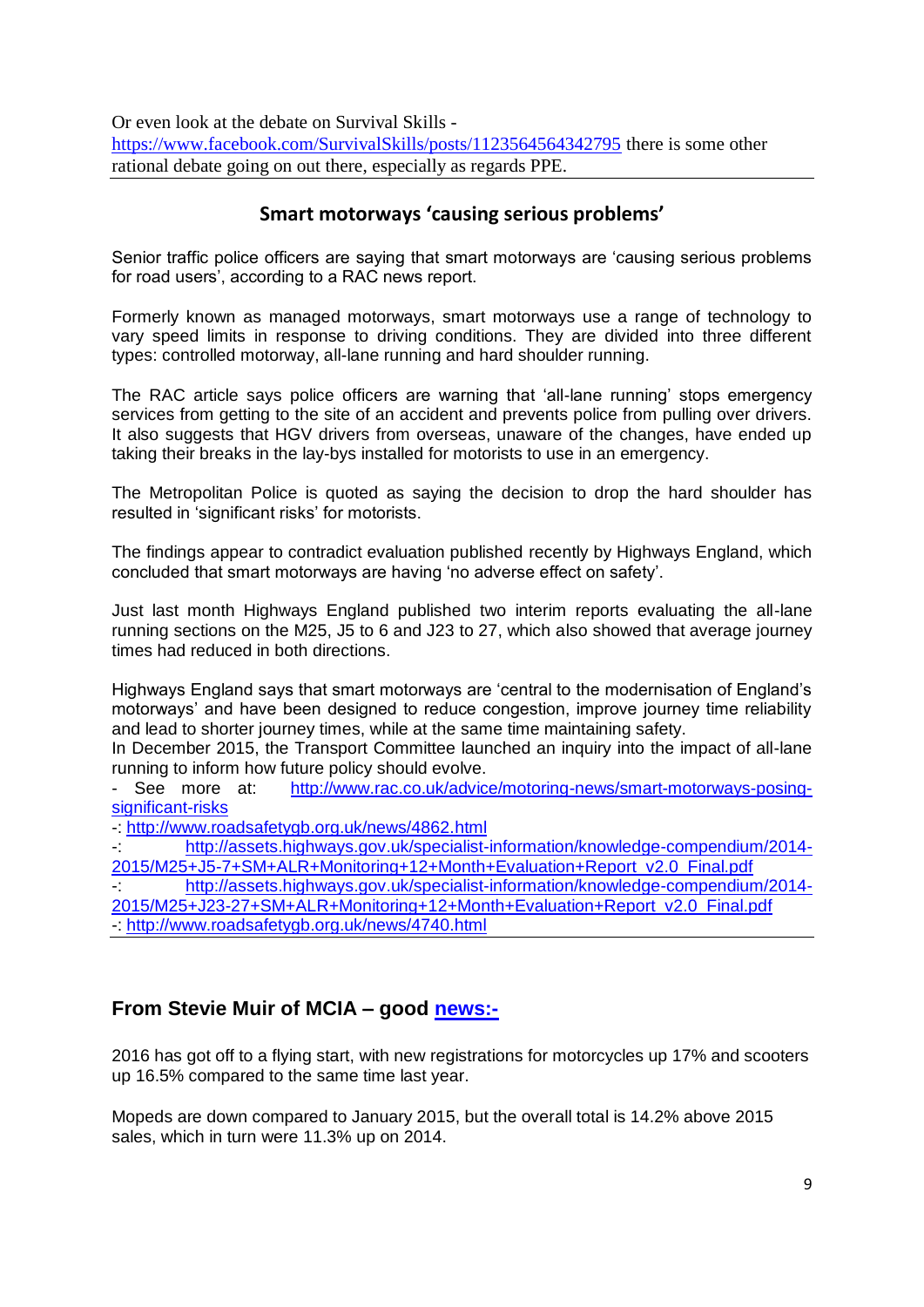For a full breakdown, see the press stats section of the MCIA website here. <http://www.mcia.co.uk/About/News/Article/New-motorcycle-registrations-up-again.aspx>

You can help tweet the news too, via this link: <https://twitter.com/MCIATweets/status/695597984671784960>

# **AROUND GB**

# **Motorcycle Parking Worcestershire. Great news for bikers in Worcestershire:**

Following meetings between Worcestershire County Council and MAG, the Council agreed to provide at least one "primary" secure parking location for PTW's in all Worcestershire towns with a minimum of 5 but preference for 10 secure PTW parking bays to MAG standards.

The Council have undertaken an audit of PTW parking in the county.

The results of the audit can be found [here:](http://west-midlands-region.mag-uk.org/assets/Worcestershire-Motorcycle-Parkingx.pdf)

Worcester, Bromsgrove and Kidderminster are deemed to be adequately covered with locations at St Martin's Gate, Parkside and Market Street respectively.

The proposed locations for the primary PTW parking in other towns is as follows:

| <b>Town</b>       | <b>Proposed Location(s)</b>                                          |
|-------------------|----------------------------------------------------------------------|
| Malvern           | Priory Road or Grange Road                                           |
| Pershore          | <b>Broad Street or Leisure Centre</b>                                |
| Evesham           | Swan Street or new riverside location                                |
| <b>Droitwich</b>  | Upgrade Covercroft and Ricketts Lane                                 |
| Redditch<br>Green | New facility (possibly in Kingfisher Centre or in vicinity of Church |
| <b>Bewdley</b>    | Legally formalise on street (Severnside South)                       |
| Stourport         | <b>Severn Meadows</b>                                                |
| Upton-upon-Severn | Riverside – adjacent to bridge?                                      |

- A The primary PTW parking area in each town is to be signposted.
- $\triangle$  All PTW parking in the County will be published on a new website (TravelWorcs) which is under construction and due for launch later this year.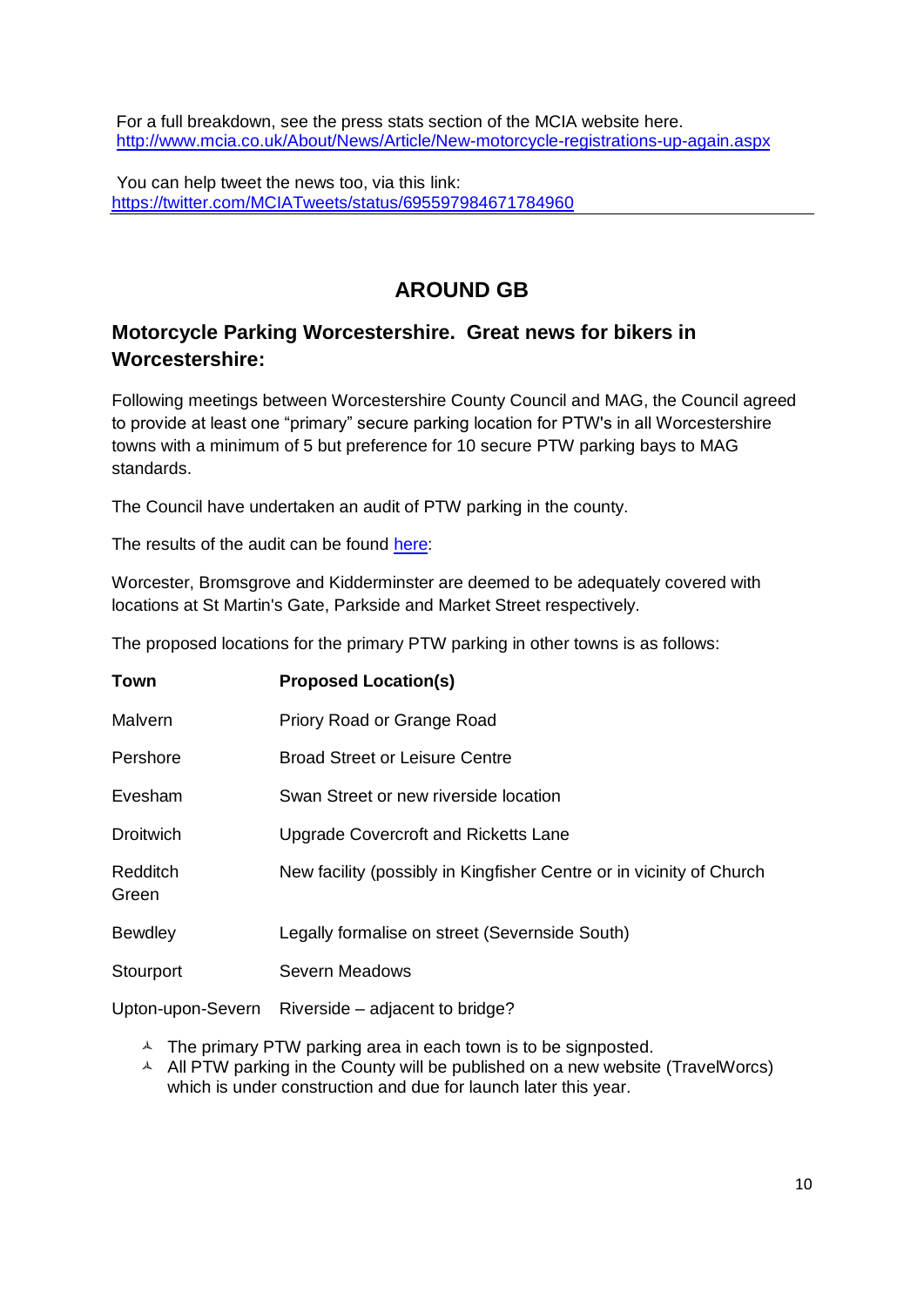Additionally riverside parking for leisure riders is proposed for Bewdley, Stourport, Upton and Evesham.

The Council is keen to hear feedback and ideas on the suggested locations, so now is the time to make yourselves heard on what works for you. Please send any comments/suggestions to chrown@mag-uk.org . All comments will be collated and fed back to the Council.

Please join us in thanking Worcestershire County Council for this initiative which will help to put PTW's clearly on the map in Worcestershire.

#### **North East**

"Hi folks,

below is the link to the North East Combined Authority document, Our Journey A 20 year Transport Manifesto for the North East "To provide affordable, attractive, reliable, safe, healthy transport choices for businesses, residents and visitors while enhancing the environment."

[http://www.northeastca.gov.uk/…/Our%20Journey%20-%20NECA%20…](http://www.northeastca.gov.uk/sites/default/files/file_attachments/Our%20Journey%20-%20NECA%20Transport%20Manifesto.pdf)

Now it doesn't mention Motorcycles once, if you press 'Control F' that will bring up a search box, just type in 'motorcycle' and hit 'enter'

There is no mention of motorcycles as a method of transport or any changes to support motorcycling even though motorcycles are recognised as a 'Vulnerable Road User Group' YOU CAN HAVE YOUR SAY. Use the link below to make your comment on this document.

[https://www.surveymonkey.com/r/neca\\_transport\\_manifesto\\_con…](https://www.surveymonkey.com/r/neca_transport_manifesto_consultation)

Ride safe, Dave Wigham. North East Regional Rep. Motorcycle Action Group"

#### **Final Reminder - East Anglia Regional AGM**

Saturday 19th March 2016 Sign in from 13:30 for 14:00 start Location - Premier Tyres, Unit 6 Reeds Lane, Haverhill CB9 0EL All positions up for election on the day. No card, no vote.

#### **Powys unveils safety schemes for bikers**

Motorcyclists in Powys are being given the opportunity to become safer riders through a series of road safety initiatives.

The schemes are being provided by Powys County Council"s Road Safety Unit, with funding from the Welsh Government.

'Ride On' is a one-day scheme for full motorcycle licence holders, with instruction from approved tutors from the local RoSPA group, Shropshire and Powys Advanced Riders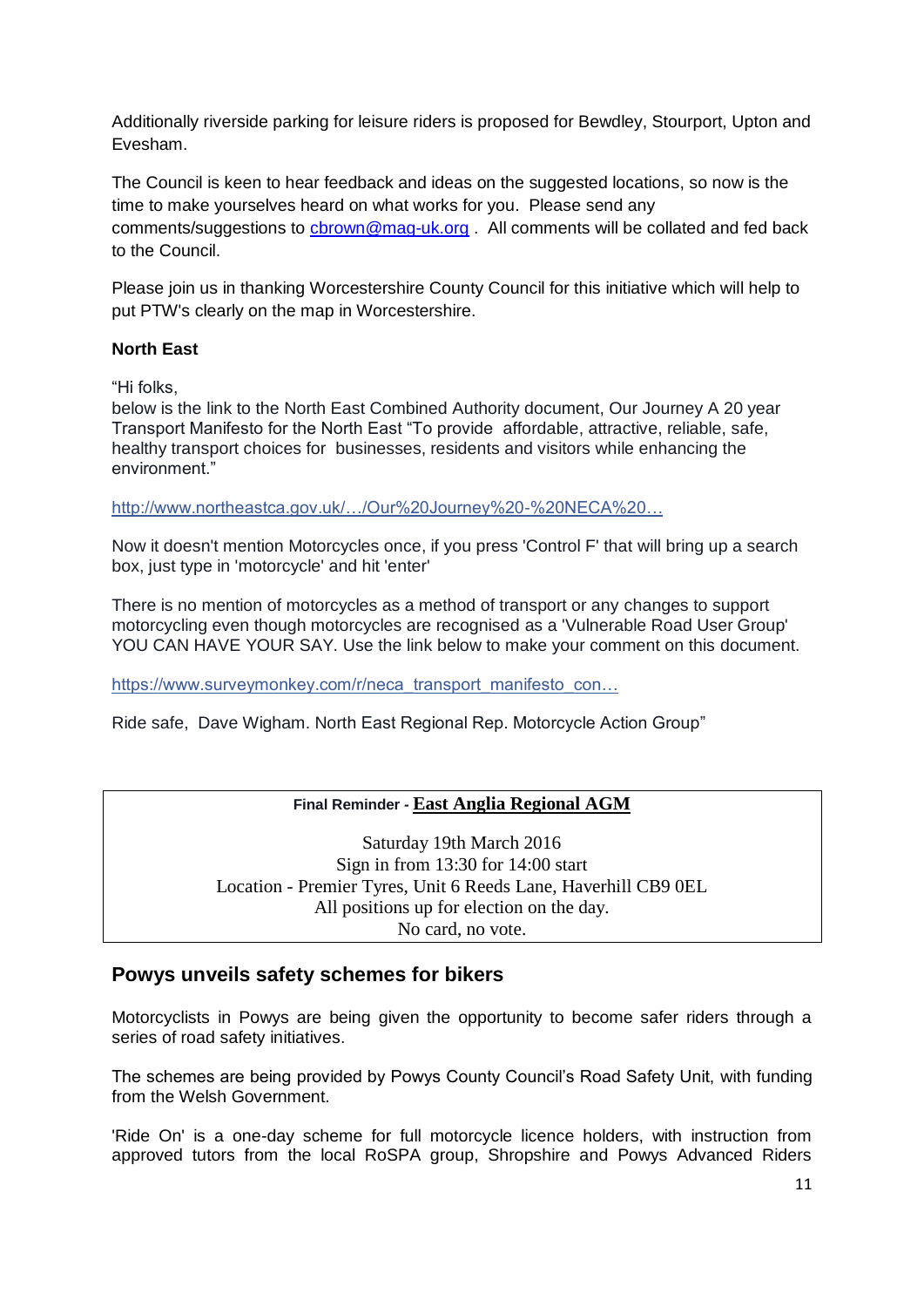(SAPAR). It consists of an informal theory session followed by an assessment ride, which is captured on the tutors" bike mounted camera.

Instructors assess the riding skills of participants, giving personalised tips and advice to help riders get more from their experience.

The course, which is open to people who live and work in Powys, takes place on 5 March in Llandrindod Wells and 19 March in Newtown.

"Biker Down" is delivered by the road safety unit in partnership with Mid and West Wales Fire and Rescue. The three-hour course covers topics including collision scene management, emergency first aid and helmet removal, and the science of being seen.

The course will take place in Llandrindod Wells on 3 March and Newtown on 17 March. Additionally, the road safety unit can take "Biker Down" to motorcycle clubs.

Finally, the unit is also making the "Crash Card" scheme available to motorcyclists using the county"s roads. The card contains the personal details of the motorcyclist and sits in the lining of their helmet and can be used by the emergency services in the event of a collision.

Cllr John Brunt, Powys County Council"s cabinet member for road safety, said: "With 3,400 miles of road, Powys has the largest road network in Wales and motorcyclists come far and wide to enjoy our rural roads.

"Sadly though, four motorcyclists lost their lives in 2015 in the county and in excess of 27 received serious injuries.

"We hope these initiatives will help motorcyclists ride safer on our roads and minimise the risk of being involved in a collision."

See more at: [http://www.powys.gov.uk/en/communications/view-council-news/news](http://www.powys.gov.uk/en/communications/view-council-news/news-article/article/3539-road-safety-initiatives-for-motorcyclists-now-available/)[article/article/3539-road-safety-initiatives-for-motorcyclists-now-available/](http://www.powys.gov.uk/en/communications/view-council-news/news-article/article/3539-road-safety-initiatives-for-motorcyclists-now-available/)

- -:<http://www.powys.gov.uk/en/roads-transport-and-parking/ask-for-road-safety-training/>
- -:<https://www.facebook.com/bikerdownuk/>
- -:<http://www.crashcard.co.uk/>
- -:<https://www.facebook.com/RoadSafetyPowys>

### **New film highlights potential of ISA**

The European Transport Safety Council\* (ETSC) has produced a new film calling for overridable Intelligent Speed Assistance (ISA) to become a standard feature on all new vehicles in Europe.

The five-minute video has been launched as the European Commission continues work on the development of the next generation of vehicle safety standards, expected to be launched later this year.

ISA uses speed sign-recognition video camera or GPS-linked speed limit data to advise drivers of the current speed limit; the most advanced systems can automatically limit the speed of the vehicle as needed. Drivers are still able to override the system.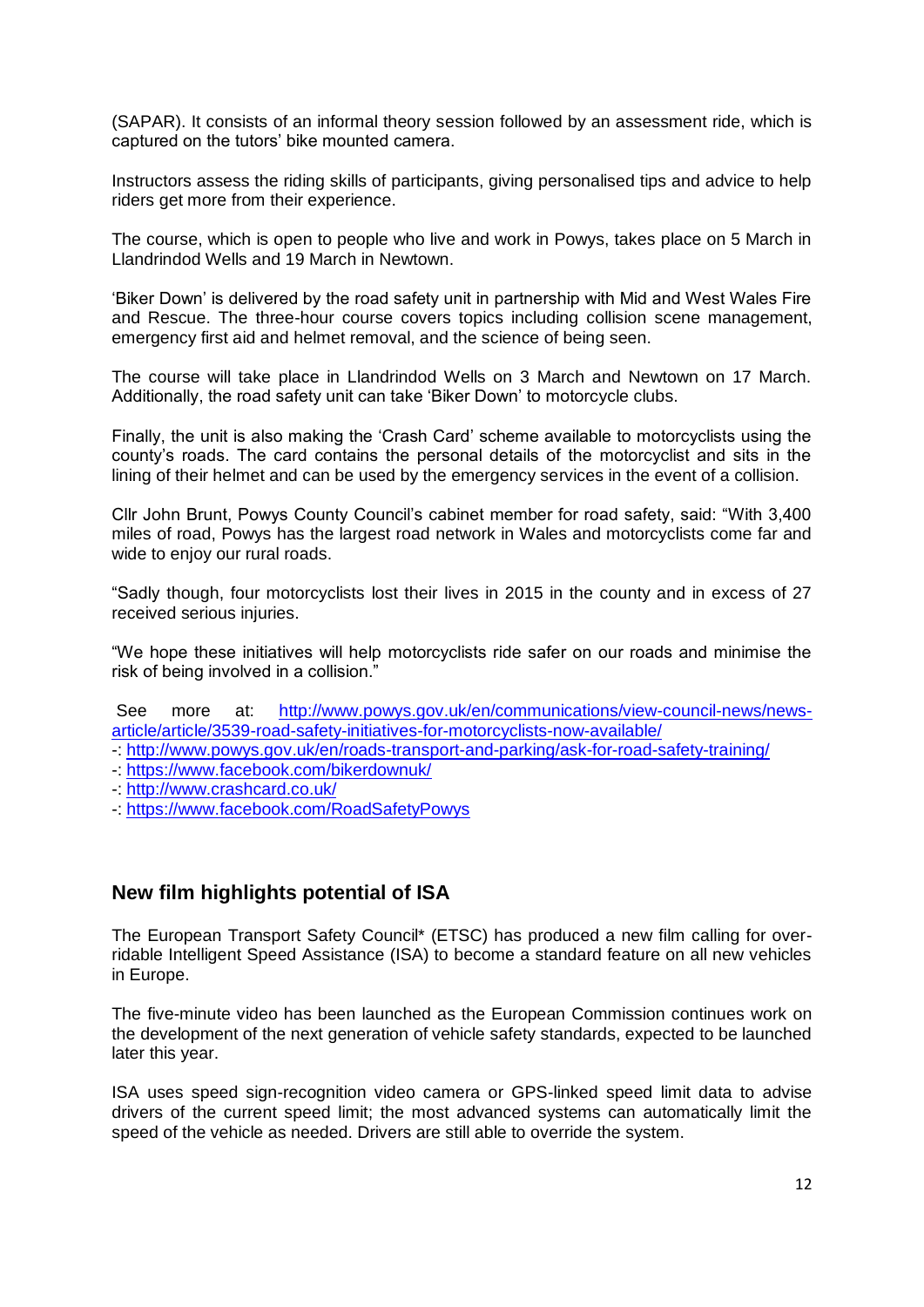The first ISA system factory fitted vehicles started appearing on the market in 2015 and the ETSC says this was helped in part by Euro NCAP"s decision to award extra points for vehicles that include ISA.

The ETSC also points to a study for the Commission published last year by consultants TRL which found that ISA is one of several new vehicle technologies that are now suitable for mandatory fitting on new cars as they are "feasible in terms of the technology required", already available on the market and offer a positive benefit-cost ratio.

Ellen Townsend, policy director of ETSC said: "Getting ISA technology in all new cars will help Europe maintain at the cutting edge as the industry moves increasingly towards automated driving. This is an automated feature that is proven, effective and available now.

"Speed is one of the biggest killers on our roads. With the potential to cut deaths by 20%, ISA really is a no-brainer."

The film includes a demonstration of the system by Oliver Carsten of the University of Leeds in a production Ford Galaxy factory-fitted with ISA.

It also features expert contributions from Aled Williams of Euro NCAP, Dr Áine Carroll – a leading expert in post-crash rehabilitation, Koen Ricour of the European Traffic Police Network TISPOL and Ellen Townsend.

#### **FTSC**

ETSC is a Brussels-based independent non-profit making organisation dedicated to reducing the numbers of deaths and injuries in transport in Europe.

Founded in 1993, ETSC provides an impartial source of expert advice on transport safety matters to the European Commission, the European Parliament, and Member States. It maintains its independence through funding from a variety of sources including membership subscriptions, the European Commission, and public and private sector support for various activities.

| - See more at: http://www.roadsafetygb.org.uk/news/4881.html#sthash.TtSqjxox.dpuf |       |                                                                                         |  |  |  |
|-----------------------------------------------------------------------------------|-------|-----------------------------------------------------------------------------------------|--|--|--|
| <b>ETSC</b>                                                                       | Film: | http://etsc.eu/intelligent-speed-assistance-new-film-calls-for-                         |  |  |  |
| safetyasstandard/?utm_source=ETSC&utm_campaign=3b4d4f9aa4-                        |       |                                                                                         |  |  |  |
| Speed_Monitor_20_January2016&utm_medium=email&utm_term=0_3a7b55edbf-              |       |                                                                                         |  |  |  |
| 3b4d4f9aa4-103272553                                                              |       |                                                                                         |  |  |  |
|                                                                                   |       | TRL Report: http://www.trl.co.uk/reports-publications/trl-reports/report/?reportid=7017 |  |  |  |

# **TRL launches 'Living Lab' to test autonomous vehicle technology**

TRL (Transport Research Laboratory) has launched a real world "Living Lab" environment where connected and automated vehicles (CAVs), services and processes can be safely developed, evaluated and integrated within the local community.

Based in the Royal Borough of Greenwich in London, the UK Smart Mobility Living Lab @ Greenwich is an open innovation environment where vehicles and technologies can be tested in real-world scenarios, alongside existing transport services.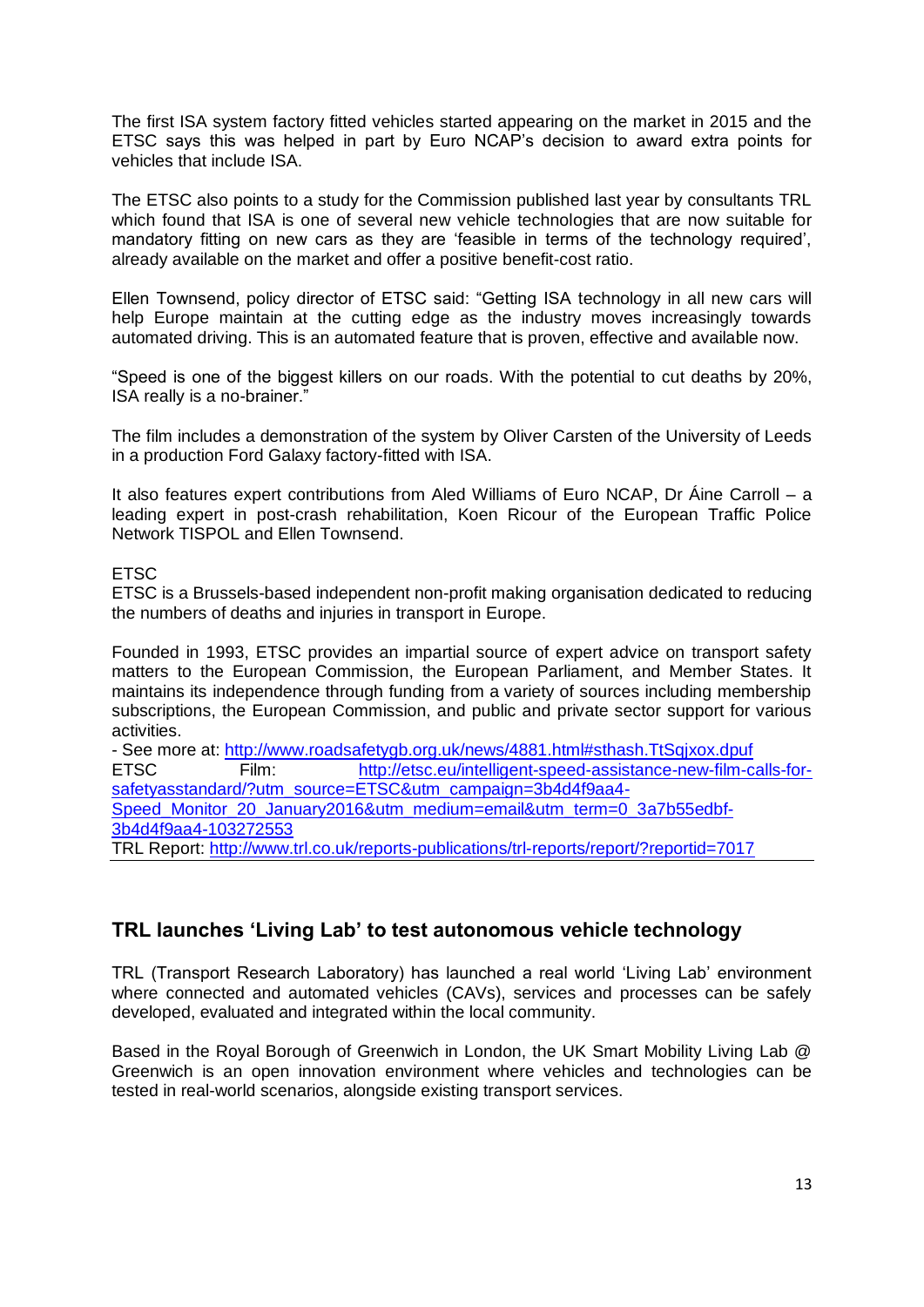Vehicle manufacturers and technology developers can use the Living Lab to assist with research and development, concept testing and understanding how new technology is perceived in a real world environment.

TRL says the diverse range of transport modes in Greenwich - including roads, buses, underground, rail, Docklands Light Railway, river bus and the Emirates Airline cable car provides an "ideal environment to test the interaction and interoperability of connected and autonomous vehicles in a variety of different environments'.

Rob Wallis, CEO of TRL, said: "The launch of the UK Smart Mobility Living Lab is an important step in the path towards vehicle automation.

"Many organisations are testing autonomous systems in dedicated off-street facilities, but the success of these vehicles largely depends on how they integrate into real world living environments, alongside existing transport services.

"By providing a welcoming and real-life regulatory environment for testing, TRL can help accelerate the adoption of new technology and enable the UK to play a pivotal role in the development of this global market over the next five years."

Andrew Jones, transport minister, added: "Driverless cars will improve road safety and bring huge benefits to the economy. I am excited to see the UK Smart Mobility Living Lab progress, helping to keep the UK at the forefront of the motoring of the future."

- See more at:<http://www.trl.co.uk/uklivinglab/>

-:<http://www.trl.co.uk/news-hub/trl-press-releases/2016/february/uk-smart-mobility-living-lab/>

### **Autonomous cars could 'prevent up to 95% of traffic accidents': IMechE**

The Institution of Mechanical Engineers (IMechE) says making all vehicles autonomous could prevent up to 95% of collisions, and has identified 2050 as the earliest date by which the UK vehicle fleet could be fully autonomous .

In its latest report into the technology, the IMechE says 'removing the drivers from our vehicles should ultimately mean there are less crashes on our roads".

The report says the benefits of autonomous and driverless vehicles are "huge" and advocates "redoubling efforts to look at how we phase out human involvement in driving vehicles".

However, in a cautionary note, the IMechE acknowledges there are questions to be addressed before highly and fully automated cars will be accepted by the public.

The report says that "currently it is estimated to take 10 years to get a new technology on to the production line, with a further 10 to 15 years to get the majority of the UK fleet changed.

"Therefore, the earliest we could predict a near 100% highly automated UK fleet is by 2040, and a fully autonomous UK fleet by 2050."

On the back of its report, the IMechE is calling for urgent Government and industry action to encourage the greater use of autonomous and driverless vehicles.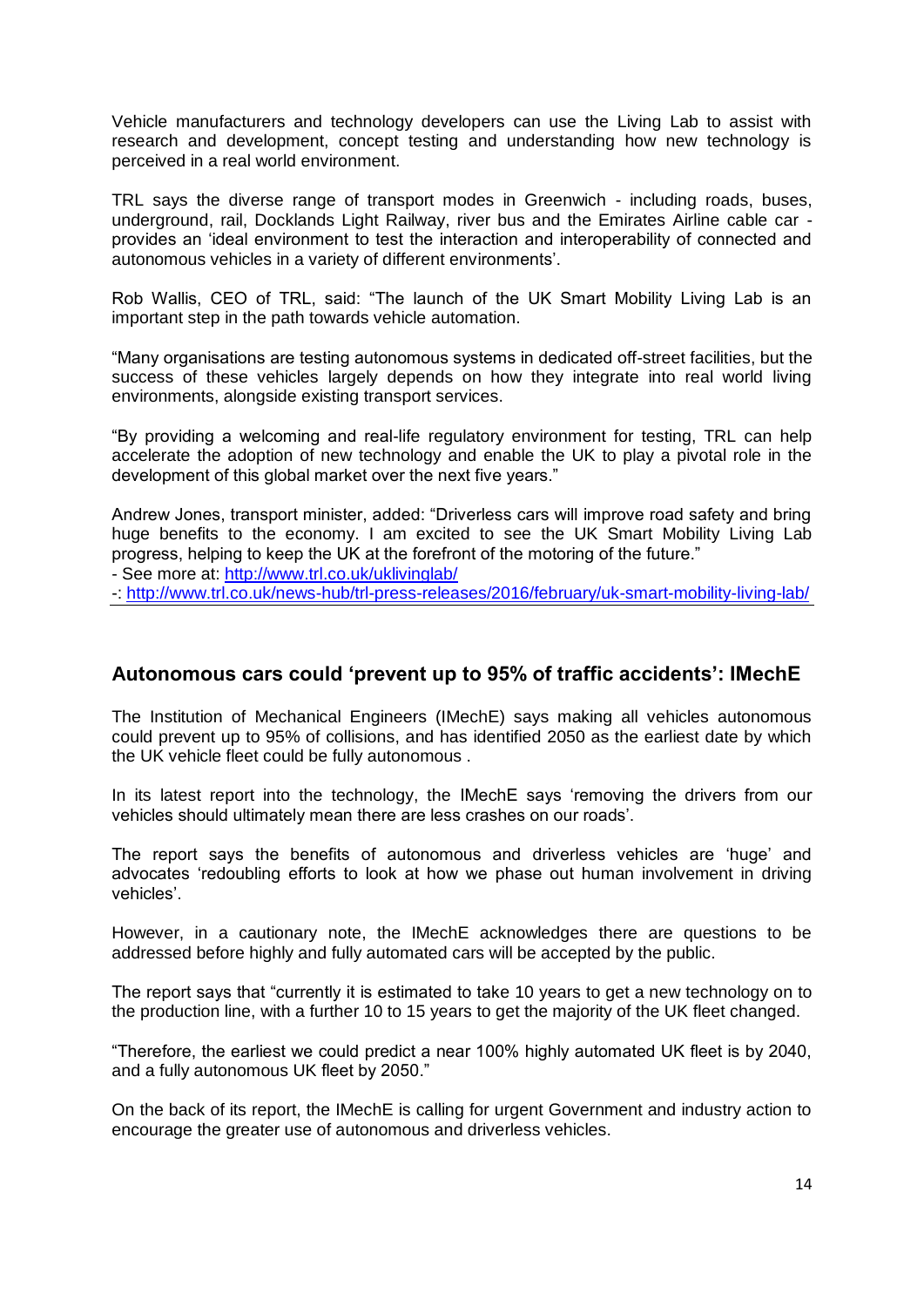Philippa Oldham, head of transport at the IMechE and the report"s lead author, said: "We need to urgently resolve legislative, technological and insurance issues to help encourage the rollout of autonomous or driverless vehicles.

"The benefits to this sort of technology are huge, with estimates that the overall UK economic benefit could be as much as £51bn a year due to fewer accidents, improved productivity and increased trade.

"Currently 95% of all crashes happen due to driver error, so it makes sense for Government, industry and academia to redouble efforts to look at how we phase out human involvement in driving vehicles."

"There needs to be much more action from Government to help integrate driverless vehicles into the current UK transport network. This will include updates and standardisation to road signage and road markings to enable these driverless vehicles to operate in the safest way possible.

"There is also a role for the car dealerships and vehicle manufacturers as they will need to clarify how they will provide the greater level of after-sales care, technical updates and upgrades that will be required to ensure the safe introduction of these vehicles on our roads.

"Much more work needs to be done to clarify regulation and insurance issues, such as where liability lies in case of an accident."

- See more at: IME News: [http://www.imeche.org/news/news-article/making-all-vehicles](http://www.imeche.org/news/news-article/making-all-vehicles-autonomous-could-prevent-up-to-95-of-all-traffic-accidents)[autonomous-could-prevent-up-to-95-of-all-traffic-accidents](http://www.imeche.org/news/news-article/making-all-vehicles-autonomous-could-prevent-up-to-95-of-all-traffic-accidents)

IME Report: [http://www.imeche.org/docs/default-source/1-oscar/reports-policy-statements](http://www.imeche.org/docs/default-source/1-oscar/reports-policy-statements-and-documents/driverless-cars-case-study.pdf?sfvrsn=0)[and-documents/driverless-cars-case-study.pdf?sfvrsn=0](http://www.imeche.org/docs/default-source/1-oscar/reports-policy-statements-and-documents/driverless-cars-case-study.pdf?sfvrsn=0)

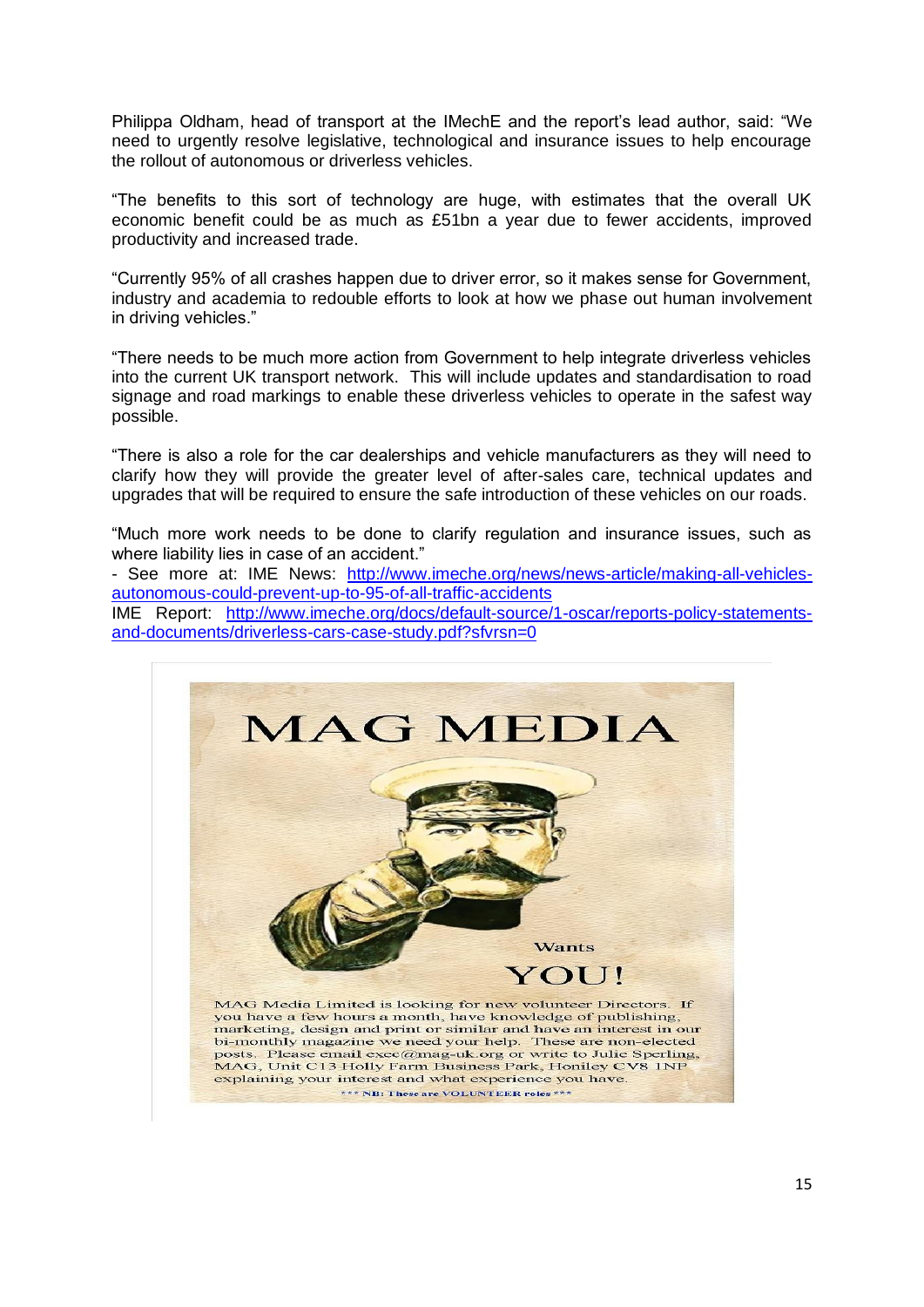| <b>MAG Central Office:</b><br>MAG Ltd, PO Box 750, MAG Warwick CV34 9FU |                             | Tel: 01926 844064  Fax: 01926 844065  Email: central-office@mag- |
|-------------------------------------------------------------------------|-----------------------------|------------------------------------------------------------------|
| uk.org                                                                  |                             |                                                                  |
| <b>Executive Officer</b>                                                | Julie Sperling              | central-office@mag-uk.org                                        |
| Membership Administrator                                                | Carol Ferrari               | membership@mag-uk.org                                            |
| Director of Communications & Public Affairs                             | Lembit Öpik                 | central-office@mag-uk.org                                        |
| Campaigns & Policy Advisor                                              | Leon Mannings               | central-office@mag-uk.org                                        |
| <b>NATIONAL OFFICERS</b>                                                |                             |                                                                  |
| <b>National Chairman</b>                                                | Selina Lavender             | chair@mag-uk.org                                                 |
| National Vice-Chairman                                                  | Dave Hammond                | vice-chair@mag-uk.org                                            |
| National Finance Officer                                                | <b>Position Vacant</b>      | finance-officer@mag-uk.org                                       |
| Network Co-Coordinator                                                  | Anne Gale                   | aine@mag-uk.org                                                  |
| President/TheROAD Editor                                                | Ian Mutch                   | theroad@mag-uk.org                                               |
| National Reps Liaison Officer                                           | <b>Jane Carrott</b>         | nrlo@mag-uk.org                                                  |
| National Clubs Liaison Officer                                          | Oliver Rose                 | clubs-officer@mag-uk.org                                         |
| Events (Shows and Stands)                                               | Position vacant             | events@mag-uk.org                                                |
| Director of TMAGL                                                       | Pete 'Veece' Davison        | central-office@mag-uk.org                                        |
| Director of TMAGL                                                       | <b>Tony Cox</b>             | central-office@mag-uk.org                                        |
| Director of TMAGL                                                       | Neil Liversidge             | central-office@mag-uk.org                                        |
| Director of TMAGL                                                       | <b>Steve Wykes</b>          | central-office@mag-uk.org                                        |
| Director of TMAGL                                                       | Vacant                      | central-office@mag-uk.org                                        |
| Director of TMAGL                                                       | Vacant                      | central-office@mag-uk.org                                        |
| Director of TMAGL                                                       | Selina Lavender             | central-office@mag-uk.org                                        |
| <b>Regional Reps</b><br>British Independent Islands                     | <b>Position Vacant</b>      | british-independent-islands-region-<br>rep@mag-uk.org            |
| Cumbria                                                                 | <b>Michael Armstrong</b>    | cumbria-region-rep@mag-uk.org                                    |
| East Anglia                                                             | Selina Lavender             | east-anglia-region-rep@mag-uk.org                                |
| Lincolnshire                                                            | Alex Bridgwood              | lincolnshire-region-rep@mag-uk.org                               |
| Eastern                                                                 | Dave Hammond                | eastern-region@mag-uk.org                                        |
| East Midlands                                                           | <b>Position Vacant</b>      | east-midlands-region-rep@mag-uk.org                              |
| Greater London                                                          | <b>Position Vacant</b>      | greater-london-region-rep@mag-uk.org                             |
| Herts & Essex (acting)                                                  | Jon Metcalf                 | herts-essex-region-rep@mag-uk.org                                |
| North East                                                              | Dave Wigham                 | north-east-region-rep@mag-uk.org                                 |
| Northern Ireland                                                        | <b>Position Vacant</b>      | northern-ireland-region-rep@mag-uk.org                           |
| North Wales                                                             | <b>Bill Hughes (Acting)</b> | north-wales-region-rep@mag-uk.org                                |
| North West                                                              | <b>Tony Cox</b>             | north-west-region-rep@mag-uk.org                                 |
| Scotland                                                                | <b>Steve Wykes</b>          | scotland-region-rep@mag-uk.org                                   |
| South East                                                              | Ann France-Gardiner         | south-east-region-rep@mag-uk.org                                 |
| Southern                                                                | Tim Peregrine               | southern-region-rep@mag-uk.org                                   |